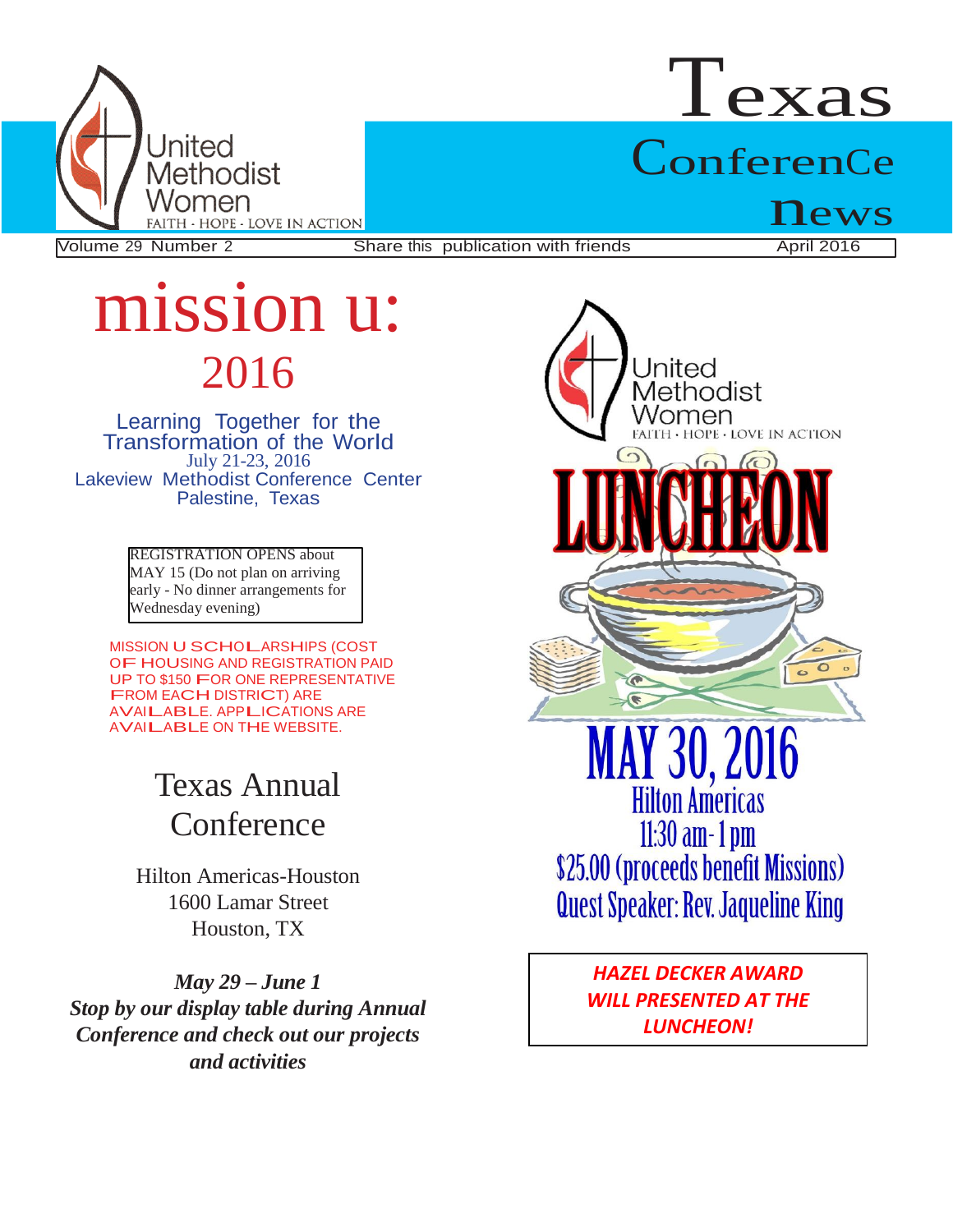### **President's Message**



Hello Everyone, We began a new year with new faces and new ideas, and yet we are linked so closely to those ladies who have been here before us. As they were called, we are called. They felt makesac- rifices to help those in their call was one of service and were willing to

Blessings,

*Lee*

Texas Conference News is a publication of the Texas Conference United Methodist Women Lana Bowsher, Edito[r](mailto:lkbowsher@gmail.com) [lkbowsher@gmail.com](mailto:lkbowsher@gmail.com) Texas Conference UMW website www.txconfumw.org [www.umwonline.org](http://www.umwonline.org/)

[www.umwmission.org](http://www.umwmission.org/) [www.txcumc.org](http://www.txcumc.org/)

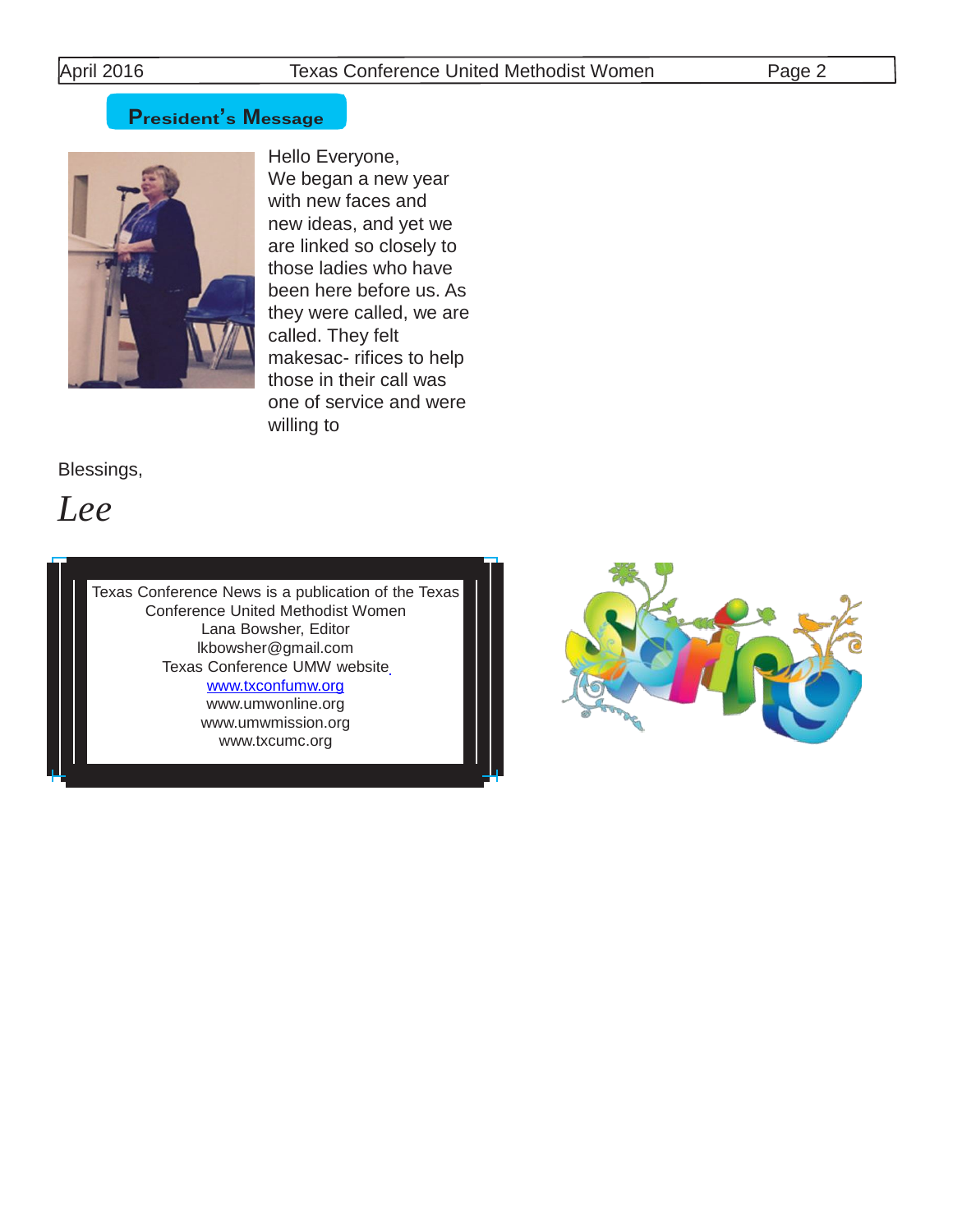Page 3

Texas Conference United Methodist Women

### **Spring Celebration Spiritual Growth Retreat**